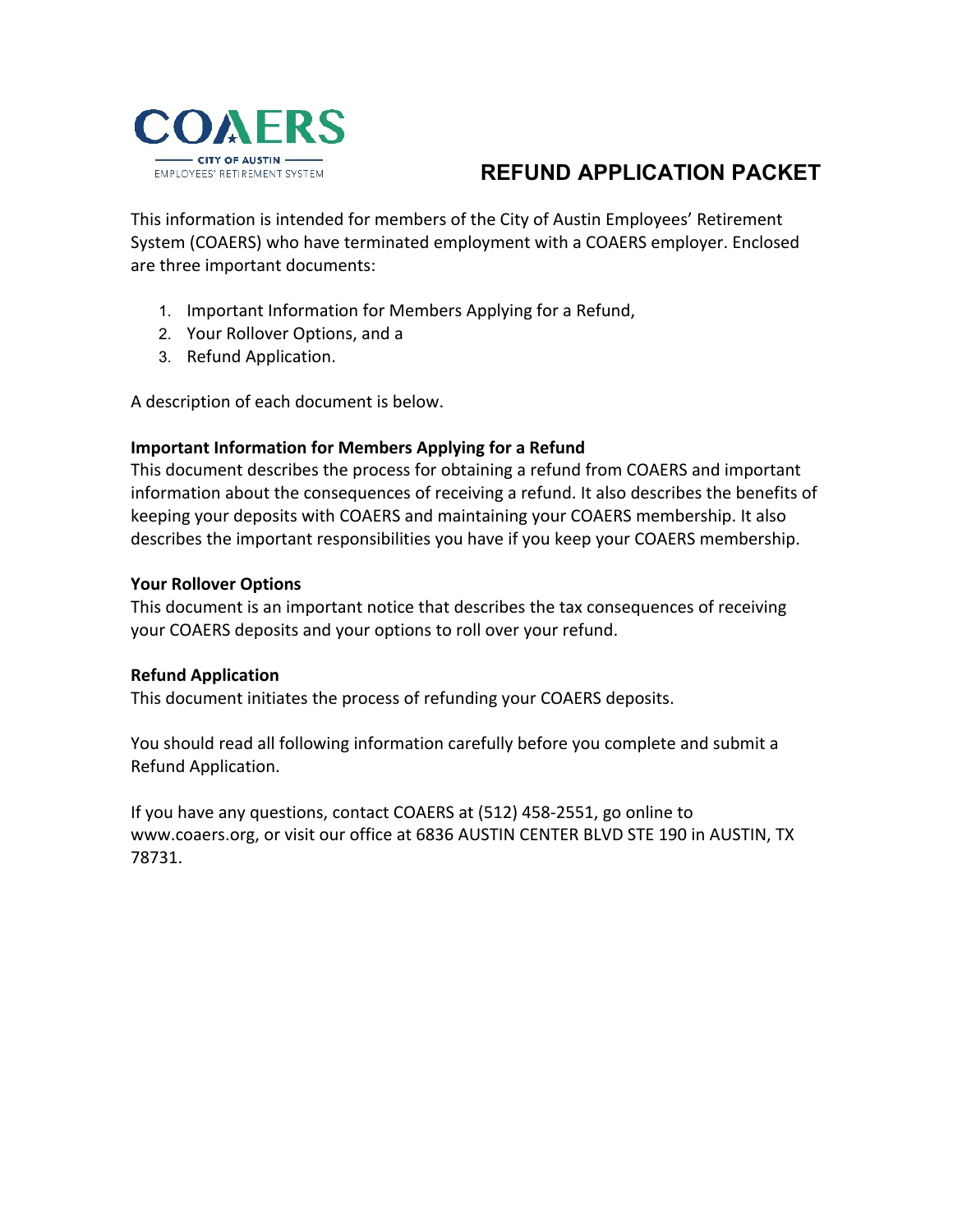# **Important Information for Members Applying for a Refund**

This information is intended for members of the City of Austin Employees' Retirement System (COAERS) who have terminated employment with a COAERS employer. You should read the following information carefully before you complete and submit a Refund Application. If you have any questions, contact COAERS at (512) 458-2551.

# **Discontinue Your COAERS Membership and Receive a Refund of Your Deposits**

After the termination of your employment, COAERS can refund your deposits, interest, and any payments you may have made to us for a purchase of service. This process can take up to 60 days. We will begin the refund process once we receive and approve your completed Refund Application and receive confirmation of the termination of your employment.

## **Impact of Terminating COAERS Membership**

If you obtain a refund of your deposits,

- Your membership in COAERS is terminated and you no longer have any rights to any benefits from COAERS in the future, and
- You may have to meet different more difficult eligibility requirements for retirement if you become a COAERS member again, and
- You may not be able to use your COAERS service toward eligibility with other Texas proportionate retirement systems.

# **Options for Refunding Your Deposits**

- Receive a lump-sum payment. You can choose to receive your refund as a lump-sum payment. This payment reflects the deposits you have made to the plan, interest credited to your account, and payments you made for a purchase of service. It does not include contributions made by your employer. Deposits you made on a tax deferred basis are taxable. However, they can be rolled over. **Therefore, it is imperative that you read the enclosed "Your Rollover Options" information**. If you do not roll over deposits, we will withhold a mandatory 20% for federal income taxes from your payment. In addition, you may owe an additional tax penalty of 10%. You may also defer your refund until COAERS makes an annual interest allocation to your deposits. Your refund will then be processed the next January.
- Roll over all or a portion of your account. You can choose to roll all or a portion of your tax deferred funds without penalty into a tax-deferred retirement plan such as a traditional IRA or eligible employer plan. To complete a rollover, *one of the following forms of documentation* must also be provided to COAERS from the receiving plan or financial institution: 1) a Trustee to Trustee Transfer letter on company letterhead; 2) a Letter of Acceptance; 3) an Automated Customer Account Transfer (ACAT) form; or 4) a Direct Transfer/Rollover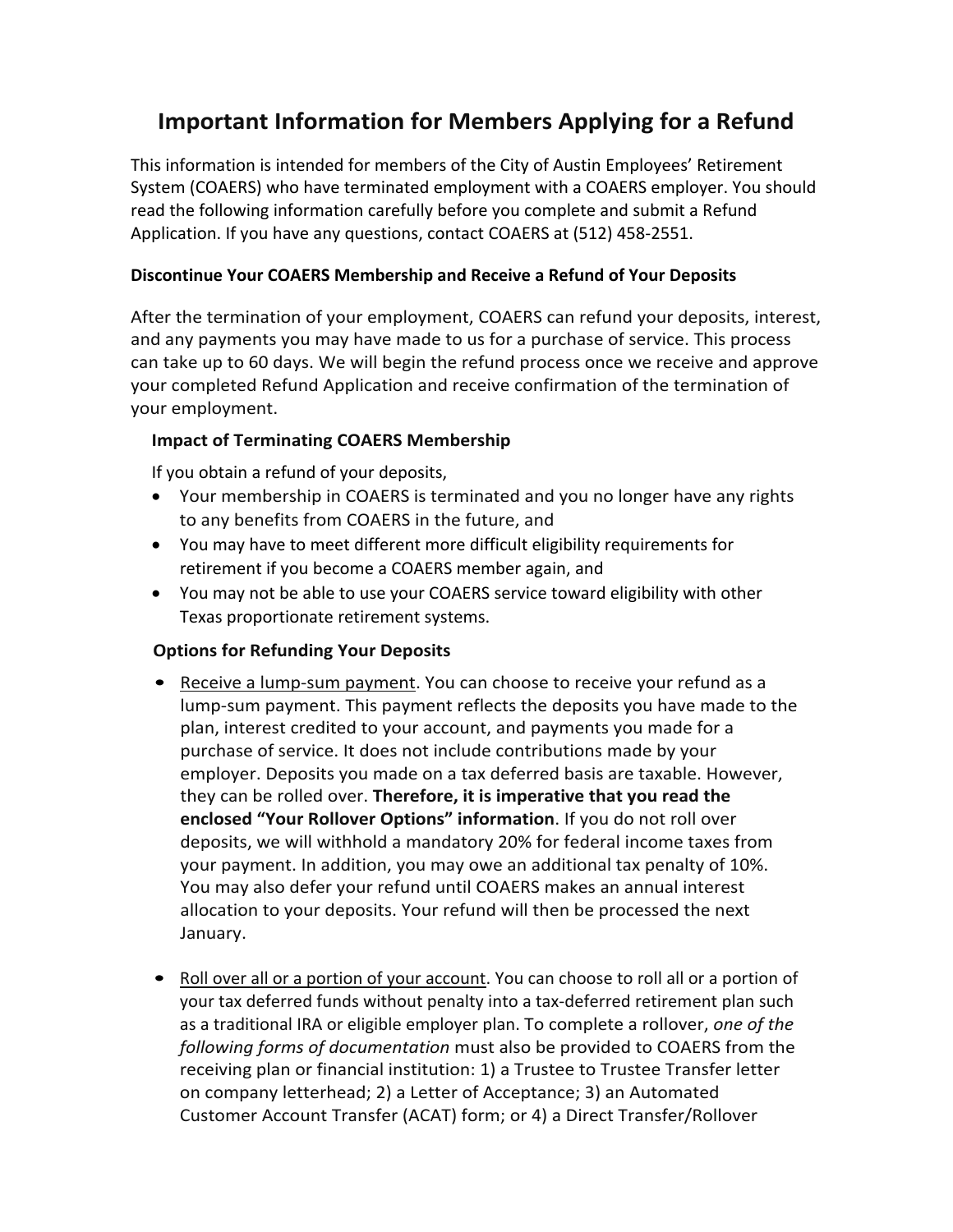form. This third party document must be signed by a representative of the receiving plan or financial institution and include the following information:

| <b>Member Information:</b>                                  | <b>Transfer From:</b>          | <b>Transfer To:</b>       |
|-------------------------------------------------------------|--------------------------------|---------------------------|
| • Name of the Member                                        | City of Austin Employees'      | • Name of company to make |
| • Member's SSN                                              | <b>Retirement System</b>       | check payable             |
| • Type of Account (e.g. IRA)                                | 6836 Austin Center Blvd., Ste. | • Mailing address         |
| • Account Number                                            | 190                            | • Contact person/phone    |
| • Certification of ability to<br>accept after-tax funds (if | Austin, Texas 78731            | number                    |
| applicable)                                                 | Type of Plan -401(a) Defined   |                           |
|                                                             | <b>Benefit Plan</b>            |                           |
|                                                             |                                |                           |

Tax Reporting. If you terminate your COAERS membership and obtain a refund of your deposits, you will receive a 1099-R form at the beginning of the following year that will include your taxable and non-taxable benefits as reported to the IRS. Be sure to keep your address current with our office so you will receive your 1099-R. You can download a change of address form from our website, or call us to request one.

## **Keep Your COAERS Membership**

If you do not receive a refund of your deposits at the termination of your employment, you retain your COAERS membership. There are advantages to retaining COAERS membership. For example, if you were a member of Group A at the time you left employment, you would retain that status if you return to employment with a COAERS employer at a future date. Your service credit with COAERS may help you attain eligibility in another Texas retirement system which participates in the Proportionate Retirement Program. Also, your participation in another Texas retirement system may add to your service credit in COAERS making you eligible to retire in the future. COAERS recognizes proportionate service credit accrued in the following retirement systems:

- Austin Police Retirement System
- El Paso Firemen and Policemen's Pension Fund
- The El Paso City Employees' Pension Fund
- Employees Retirement System of Texas (ERS)
- Judicial Retirement System of Texas I and II
- Teacher Retirement System of Texas (TRS)
- Texas County and District Retirement System (TCDRS)
- Texas Municipal Retirement System (TMRS)
- Other Texas retirement systems covering municipal employees who have elected to participate in the Proportionate Retirement Program

If you have service credit with a retirement system that participates in the Proportionate Retirement Program, that service may count toward the five years of service credit needed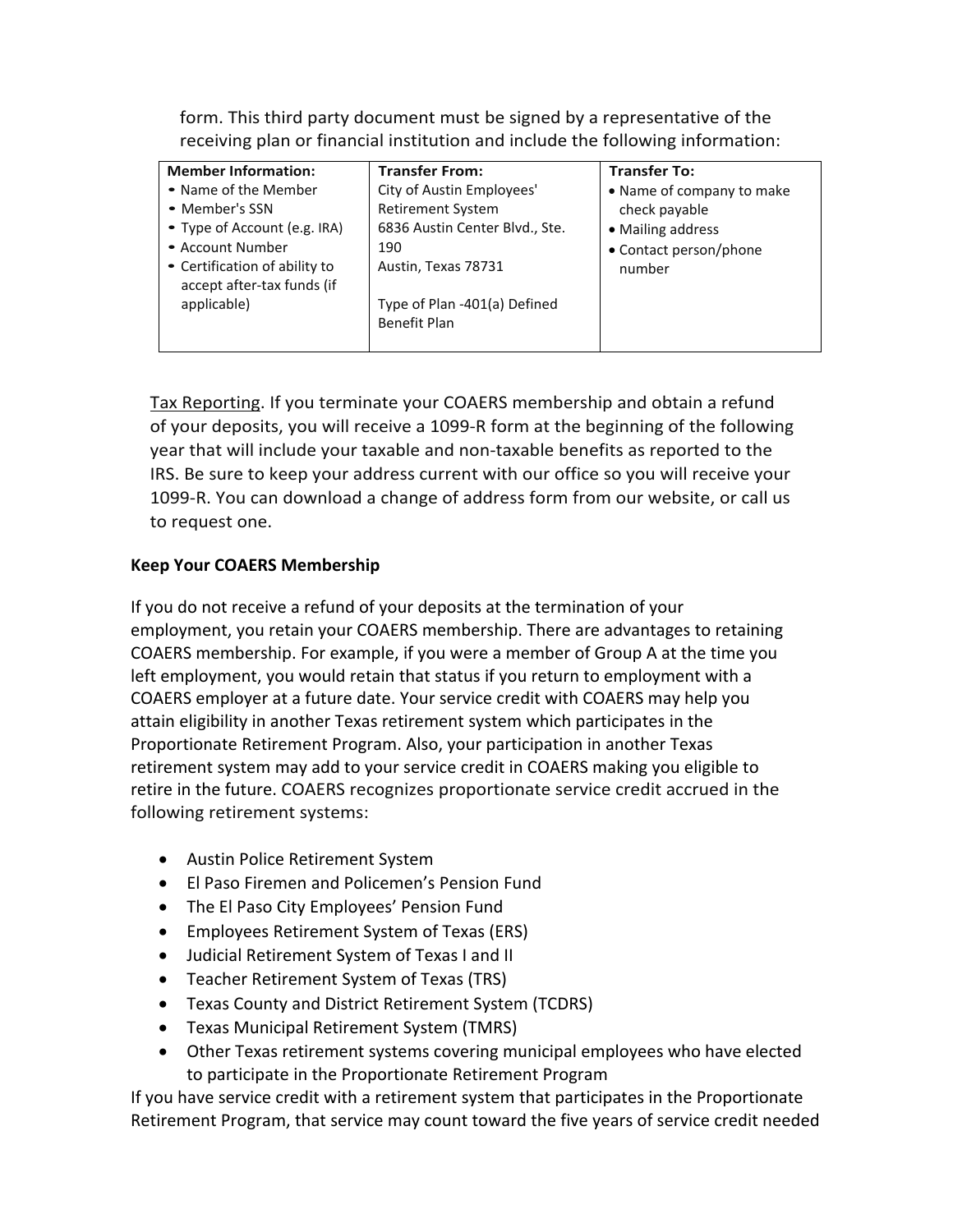for vesting. You are considered vested if you have at least five years of service credit and do not withdraw your accumulated deposits if you terminate employment. If you are a vested COAERS member, maintaining your COAERS membership upon terminating employment is important. As a vested member you have accrued a non-forfeitable right to a monthly retirement benefit when you meet applicable eligibility requirements. In addition to receiving a lifetime monthly benefit payment upon eligibility for retirement, vested membership also offers other benefits. For example, if you were a member of Group A at the time you left employment, you would retain that status if you return to employment with a COAERS employer at a future date. Retired COAERS members may also have access to health, dental, and vision insurance through the City of Austin upon retirement. Death benefits are also provided upon the death of a vested or retired member.

COAERS will produce an Annual statement for you each year with important information about your COAERS account.

## **Responsibilities as a COAERS Member**

You do have certain responsibilities if you keep your COAERS membership after termination. First, you are solely responsible for timely and properly applying for benefits. Also, you are responsible for notifying COAERS of your proportionate time in another Texas retirement system which participates in the Proportionate Retirement Program and keeping that information current. If you don't keep this information current, you may lose benefits. You are also responsible for keeping your contact information and beneficiary designations current with COAERS.

### **Contact Us Regularly**

Contact us regularly to discuss your eligibility for benefits and update your account. When you contact us, let us know if you are working for another employer and ask us to verify if you have proportionate service credit in that retirement system. Also ask us about verifying and updating your current address and beneficiary designations.

### **Remember These Eligibility Rules for Retirement**

If you are unsure about whether you meet these rules, contact us to discuss your eligibility. Don't forget to tell us if you have proportionate service.

# **Group A**

# **(Employees who became members before January 1, 2012)**

If your full-time, regular employment date is before January 1, 2012, you are eligible for normal retirement and can receive a monthly benefit payment for life when you meet one of these requirements:

- You reach age **62**\*
- You reach age **55** and have at least **20** years of service credit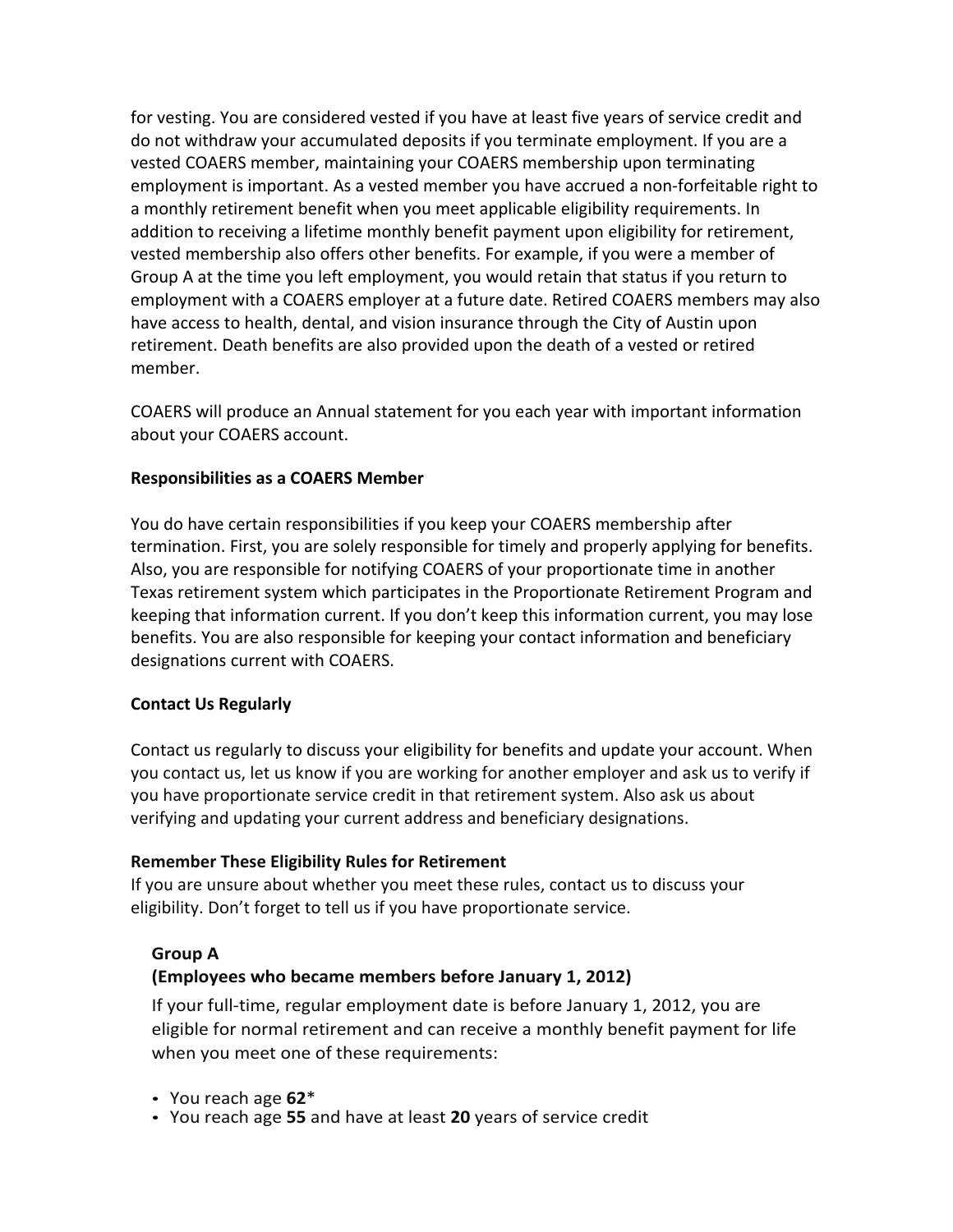- You obtain at least 23 years of service credit regardless of your age
- \* To retire at age 62 you must be:
- An active contributing member when you turn age 62;
- A terminated vested member with at least 5 years of COAERS service credit; or
- A proportionate member with 5 years of combined service credit

### **Group B**

## **(Employees who became members on or after January 1, 2012)**

If your full-time, regular employment date is on or after January 1, 2012, you are eligible for normal retirement and can receive a monthly benefit payment for life when you meet one of these requirements:

- You reach age **65** and have at least **5** years of service credit
- You reach age **62** and have at least **30** years of service credit
- Early Reduced Retirement -age **55** and at least 10 years of service credit. Early retirement benefits are reduced.

### **Required Minimum Distributions**

Terminated COAERS members must begin to receive distributions by age 70½. Contact COAERS to claim benefits if you are approaching age 70.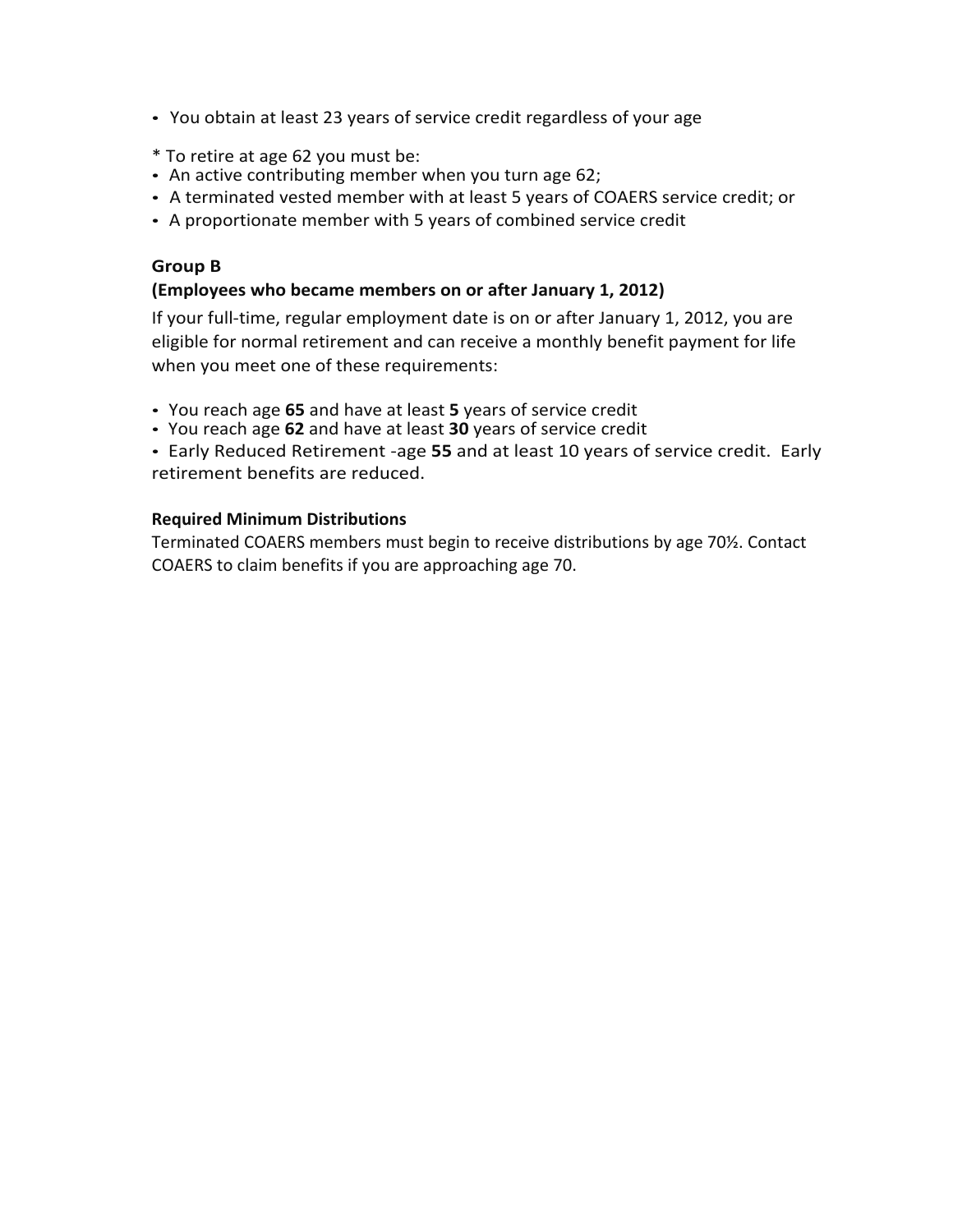# **YOUR ROLLOVER OPTIONS**

You are receiving this notice because all or a portion of a payment you are receiving from the City of Austin Employees' Retirement System (the "Plan") is eligible to be rolled over to an IRA or an employer plan. This notice is intended to help you decide whether to do such a rollover.

This notice describes the rollover rules that apply to payments from the Plan that are not from a designated Roth account (a type of account in some employer plans that is subject to special tax rules). If you also receive a payment from a designated Roth account in the Plan, you will be provided a different notice for that payment, and the Plan administrator or the payor will tell you the amount that is being paid from each account.

Rules that apply to most payments from a plan are described in the "General Information About Rollovers" section. Special rules that only apply in certain circumstances are described in the "Special Rules and Options" section.

# **GENERAL INFORMATION ABOUT ROLLOVERS**

### **How can a rollover affect my taxes?**

You will be taxed on a payment from the Plan if you do not roll it over. If you are under age 59½ and do not do a rollover, you will also have to pay a 10% additional income tax on early distributions (generally, distributions made before age 59½), unless an exception applies. However, if you do a rollover, you will not have to pay tax until you receive payments later and the 10% additional income tax will not apply if those payments are made after you are age 59½ (or if an exception to the 10% additional income tax applies).

### **What types of retirement accounts and plans may accept my rollover?**

You may roll over the payment to either an IRA (an individual retirement account or individual retirement annuity) or an employer plan (a tax-qualified plan, section 403(b) plan, or governmental section 457(b) plan) that will accept the rollover. The rules of the IRA or employer plan that holds the rollover will determine your investment options, fees, and rights to payment from the IRA or employer plan (for example, IRAs are not subject to spousal consent rules, and IRAs may not provide loans). Further, the amount rolled over will become subject to the tax rules that apply to the IRA or employer plan.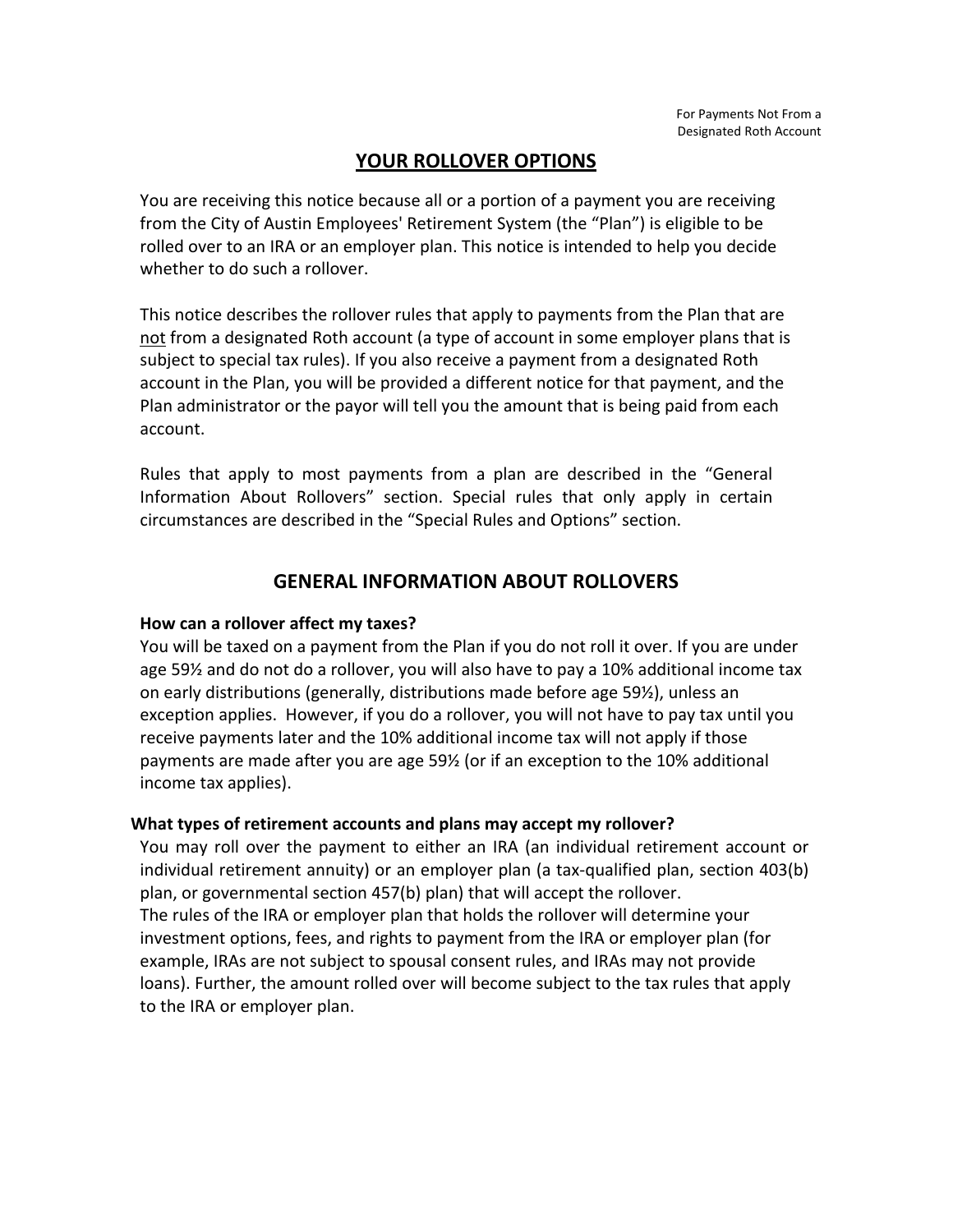### **How do I do a rollover?**

There are two ways to do a rollover. You can do either a direct rollover or a 60- day rollover.

If you do a direct rollover, the Plan will make the payment directly to your IRA or an employer plan. You should contact the IRA sponsor or the administrator of the employer plan for information on how to do a direct rollover.

If you do not do a direct rollover, you may still do a rollover by making a deposit into an IRA or eligible employer plan that will accept it. Generally, you will have 60 days after you receive the payment to make the deposit. If you do not do a direct rollover, the Plan is required to withhold 20% of the payment for federal income taxes (up to the amount of cash and property received other than employer stock). This means that, in order to roll over the entire payment in a 60-day rollover, you must use other funds to make up for the 20% withheld. If you do not roll over the entire amount of the payment, the portion not rolled over will be taxed and will be subject to the 10% additional income tax on early distributions if you are under age 59½ (unless an exception applies).

## **How much may I roll over?**

If you wish to do a rollover, you may roll over all or part of the amount eligible for rollover. Any payment from the Plan is eligible for rollover, except:

- Certain payments spread over a period of at least 10 years or over your life or life expectancy (or the joint lives or joint life expectancies of you and your beneficiary);
- Required minimum distributions after age 70½ (if you were born before July 1, 1949), after age 72 (if you were born after June 30, 1949), or after death;
- Hardship distributions;
- Payments of employee stock ownership plan (ESOP) dividends;
- Corrective distributions of contributions that exceed tax law limitations;
- Loans treated as deemed distributions (for example, loans in default due to missed payments before your employment ends);
- Cost of life insurance paid by the Plan;
- Payments of certain automatic enrollment contributions that you request to withdraw within 90 days of your first contribution;
- Amounts treated as distributed because of a prohibited allocation of S corporation stock under an ESOP (also, there generally will be adverse tax consequences if you roll over a distribution of S corporation stock to an IRA); and
- Distributions of certain premiums for health and accident insurance.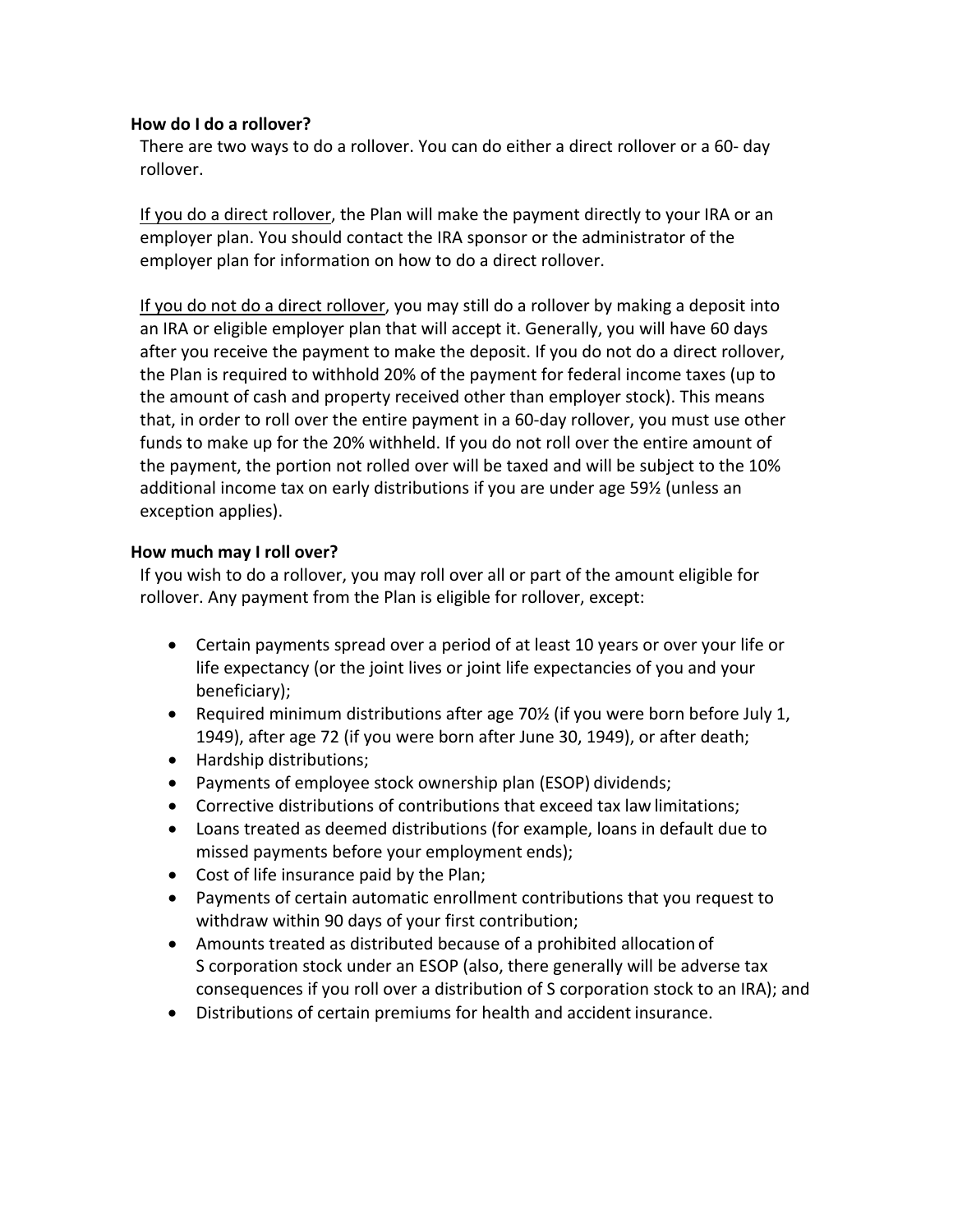The Plan administrator or the payor can tell you what portion of a payment is eligible for rollover.

# **If I don't do a rollover, will I have to pay the 10% additional income tax on early distributions?**

If you are under age 59½, you will have to pay the 10% additional income tax on early distributions for any payment from the Plan (including amounts withheld for income tax) that you do not roll over, unless one of the exceptions listed below applies. This tax applies to the part of the distribution that you must include in income and is in addition to the regular income tax on the payment not rolled over.

The 10% additional income tax does not apply to the following payments from the Plan:

- Payments made after you separate from service if you will be at least age 55 in the year of the separation;
- Payments that start after you separate from service if paid at least annually in equal or close to equal amounts over your life or life expectancy (or the joint lives or joint life expectancies of you and your beneficiary);
- Payments from a governmental plan made after you separate from service if you are a qualified public safety employee and you will be at least age 50 in the year of the separation;
- Payments made due to disability;
- Payments after your death;
- Payments of ESOP dividends;
- Corrective distributions of contributions that exceed tax law limitations;
- Cost of life insurance paid by the Plan;
- Payments made directly to the government to satisfy a federal tax levy;
- Payments made under a qualified domestic relations order(QDRO);
- Payments of up to \$5,000 made to you from a defined contribution plan if the payment is a qualified birth or adoption distribution;
- Payments up to the amount of your deductible medical expenses (without regard to whether you itemize deductions for the taxable year);
- Certain payments made while you are on active duty if you were a member of a reserve component called to duty after September 11, 2001 for more than 179 days;
- Payments of certain automatic enrollment contributions that you request to withdraw within 90 days of your first contribution;
- Payments excepted from the additional income tax by federal legislation relating to certain emergencies and disasters; and
- Phased retirement payments made to federal employees.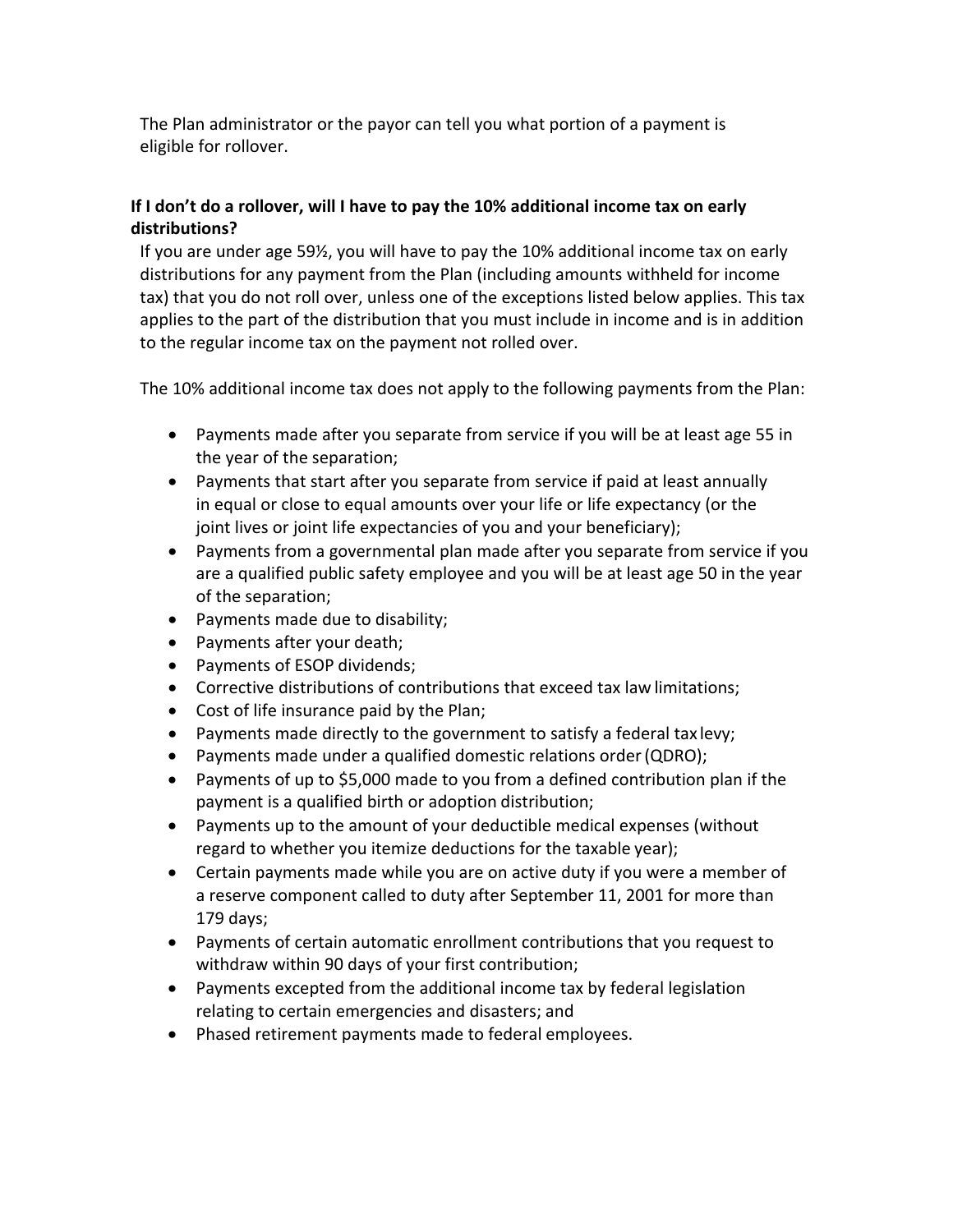# **If I do a rollover to an IRA, will the 10% additional income tax apply to early distributions from the IRA?**

If you receive a payment from an IRA when you are under age 59½, you will have to pay the 10% additional income tax on early distributions on the part of the distribution that you must include in income, unless an exception applies. In general, the exceptions to the 10% additional income tax for early distributions from an IRA are the same as the exceptions listed above for early distributions from a plan. However, there are a few differences for payments from an IRA, including:

- The exception for payments made after you separate from service if you will be at least age 55 in the year of the separation (or age 50 for qualified public safety employees) does not apply;
- The exception for qualified domestic relations orders (QDROs) does not apply (although a special rule applies under which, as part of a divorce or separation agreement, a tax-free transfer may be made directly to an IRA of a spouse or former spouse); and
- The exception for payments made at least annually in equal or close to equal amounts over a specified period applies without regard to whether you have had a separation from service.

Additional exceptions apply for payments from an IRA, including:

- Payments for qualified higher education expenses;
- Payments up to \$10,000 used in a qualified first-time home purchase; and
- Payments for health insurance premiums after you have received unemployment compensation for 12 consecutive weeks (or would have been eligible to receive unemployment compensation but for self- employed status).

# **Will I owe State income taxes?**

This notice does not address any State or local income tax rules (including withholding rules).

# **SPECIAL RULES AND OPTIONS**

# **If your payment includes after-tax contributions**

After-tax contributions included in a payment are not taxed. If you receive a partial payment of your total benefit, an allocable portion of your after-tax contributions is included in the payment, so you cannot take a payment of only after-tax contributions. However, if you have pre-1987 after-tax contributions maintained in a separate account, a special rule may apply to determine whether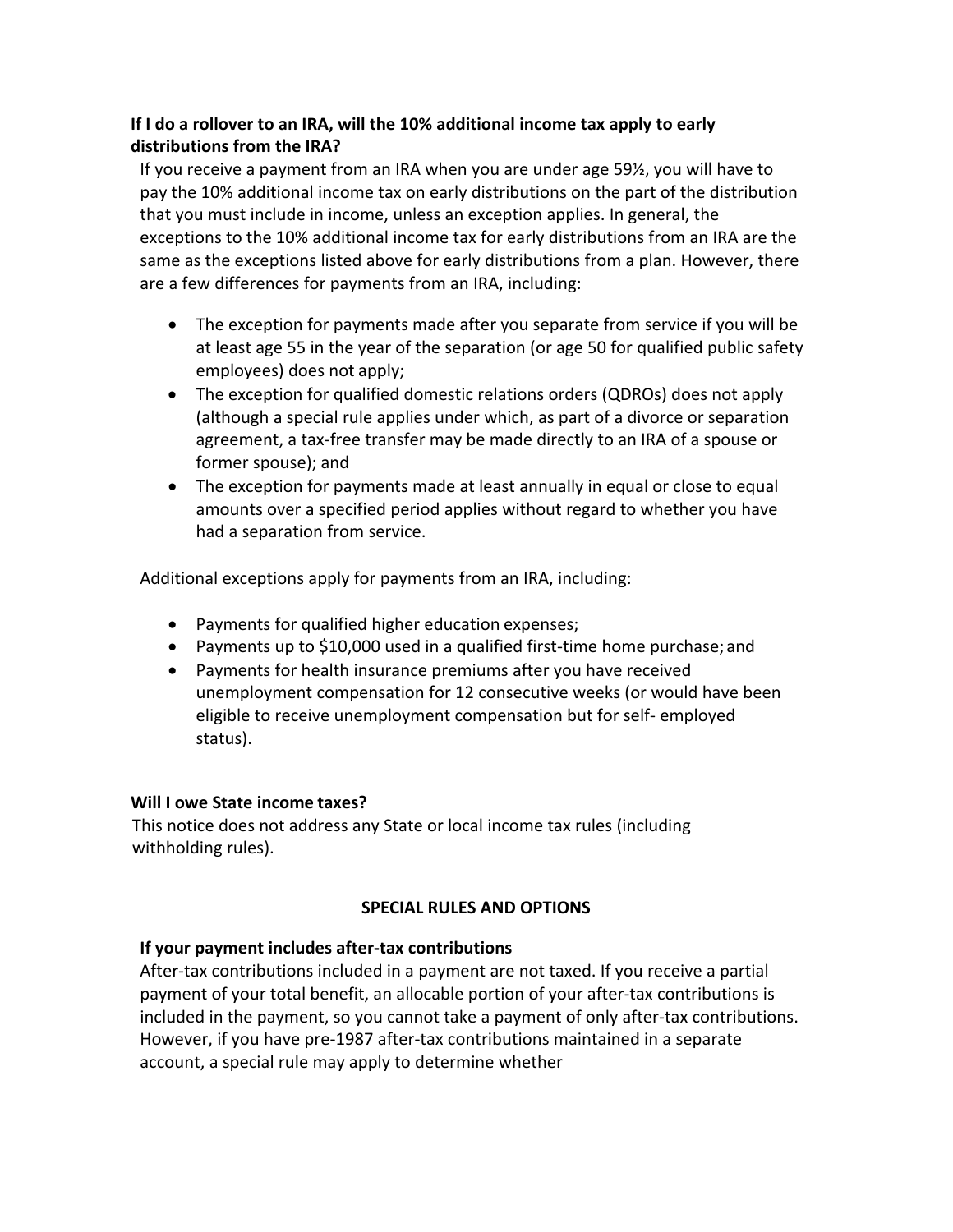the after-tax contributions are included in the payment. In addition, special rules apply when you do a rollover, as described below.

You may roll over to an IRA a payment that includes after-tax contributions through either a direct rollover or a 60-day rollover. You must keep track of the aggregate amount of the after-tax contributions in all of your IRAs (in order to determine your taxable income for later payments from the IRAs). If you do a direct rollover of only a portion of the amount paid from the Plan and at the same time the rest is paid to you, the portion rolled over consists first of the amount that would be taxable if not rolled over. For example, assume you are receiving a distribution of \$12,000, of which \$2,000 is after-tax contributions. In this case, if you directly roll over \$10,000 to an IRA that is not a Roth IRA, no amount is taxable because the \$2,000 amount not rolled over is treated as being after-tax contributions. If you do a direct rollover of the entire amount paid from the Plan to two or more destinations at the same time, you can choose which destination receives the after-tax contributions.

Similarly, if you do a 60-day rollover to an IRA of only a portion of a payment made to you, the portion rolled over consists first of the amount that would be taxable if not rolled over. For example, assume you are receiving a distribution of \$12,000, of which \$2,000 is after-tax contributions, and no part of the distribution is directly rolled over. In this case, if you roll over \$10,000 to an IRA that is not a Roth IRA in a 60-day rollover, no amount is taxable because the

\$2,000 amount not rolled over is treated as being after-taxcontributions.

You may roll over to an employer plan all of a payment that includes after-tax contributions, but only through a direct rollover (and only if the receiving plan separately accounts for after-tax contributions and is not a governmental section 457(b) plan). You can do a 60-day rollover to an employer plan of part of a payment that includes after-tax contributions, but only up to the amount of the payment that would be taxable if not rolled over.

### **If you miss the 60-day rollover deadline**

Generally, the 60-day rollover deadline cannot be extended. However, the IRS has the limited authority to waive the deadline under certain extraordinary circumstances, such as when external events prevented you from completing the rollover by the 60-day rollover deadline. Under certain circumstances, you may claim eligibility for a waiver of the 60-day rollover deadline by making a written self-certification. Otherwise, to apply for a waiver from the IRS, you must file a private letter ruling request with the IRS. Private letter ruling requests require the payment of a nonrefundable user fee. For more information, see IRS Publication 590-A, *Contributions to Individual Retirement Arrangements (IRAs)*.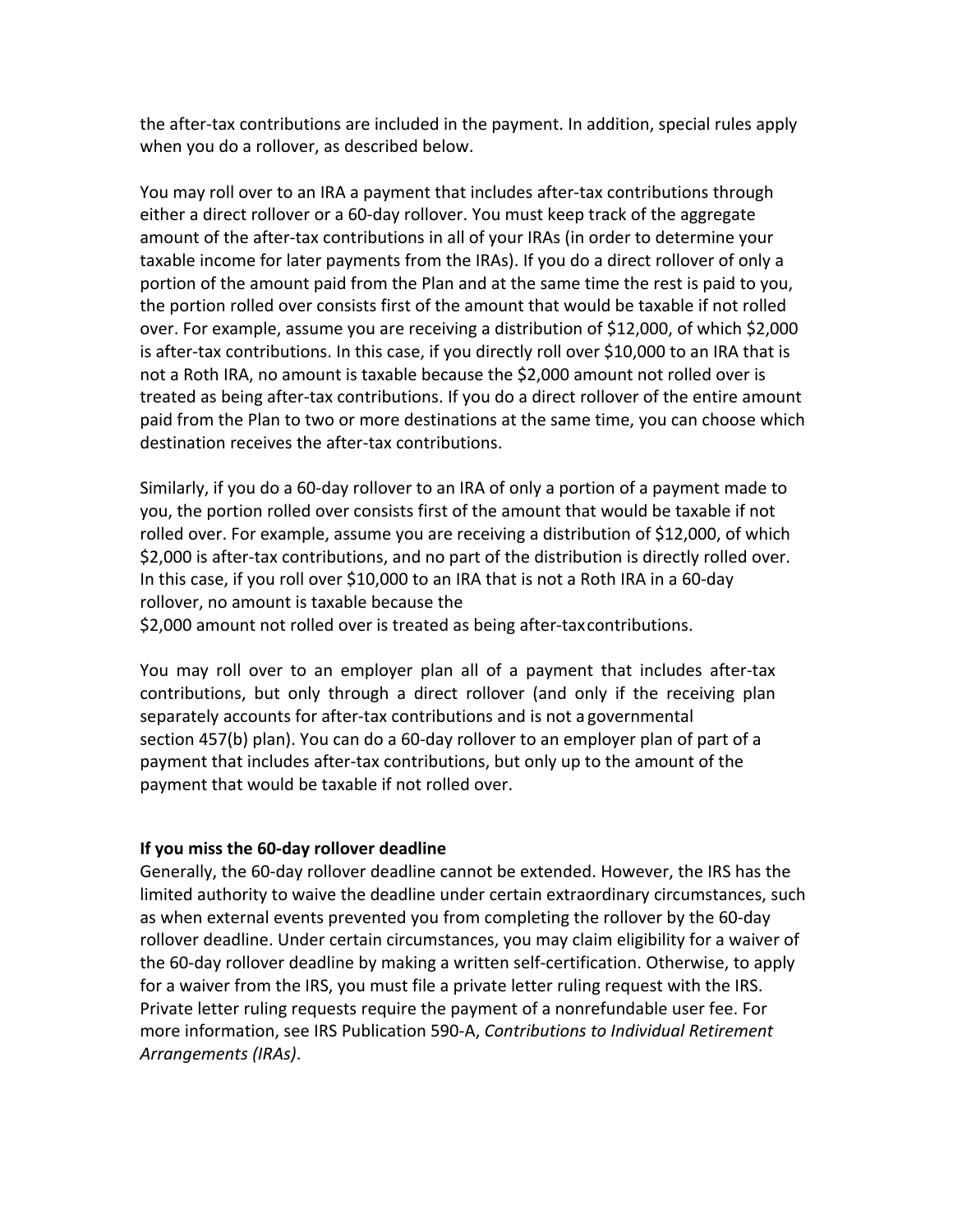#### **If your payment includes employer stock that you do not roll over**

If you do not do a rollover, you can apply a special rule to payments of employer stock (or other employer securities) that are either attributable to after-tax contributions or paid in a lump sum after separation from service (or after age 59½, disability, or the participant's death). Under the special rule, the net unrealized appreciation on the stock will not be taxed when distributed from the Plan and will be taxed at capital gain rates when you sell the stock. Net unrealized appreciation is generally the increase in the value of employer stock after it was acquired by the Plan. If you do a rollover for a payment that includes employer stock (for example, by selling the stock and rolling over the proceeds within 60 days of the payment), the special rule relating to the distributed employer stock will not apply to any subsequent payments from the IRA or, generally, the Plan. The Plan administrator can tell you the amount of any net unrealized appreciation.

## **If you have an outstanding loan that is being offset**

If you have an outstanding loan from the Plan, your Plan benefit may be offset by the outstanding amount of the loan, typically when your employment ends. The offset amount is treated as a distribution to you at the time of the offset. Generally, you may roll over all or any portion of the offset amount. Any offset amount that is not rolled over will be taxed (including the 10% additional income tax on early distributions, unless an exception applies). You may roll over offset amounts to an IRA or an employer plan (if the terms of the employer plan permit the plan to receive plan loan offset rollovers).

How long you have to complete the rollover depends on what kind of plan loan offset you have. If you have a qualified plan loan offset, you will have until your tax return due date (including extensions) for the tax year during which the offset occurs to complete your rollover. A qualified plan loan offset occurs when a plan loan in good standing is offset because your employer plan terminates, or because you sever from employment. If your plan loan offset occurs for any other reason (such as a failure to make level loan repayments that results in a deemed distribution), then you have 60 days from the date the offset occurs to complete your rollover.

### **If you were born on or before January 1, 1936**

If you were born on or before January 1, 1936 and receive a lump sum distribution that you do not roll over, special rules for calculating the amount of the tax on the payment might apply to you. For more information, see IRS Publication 575, *Pension and Annuity Income*.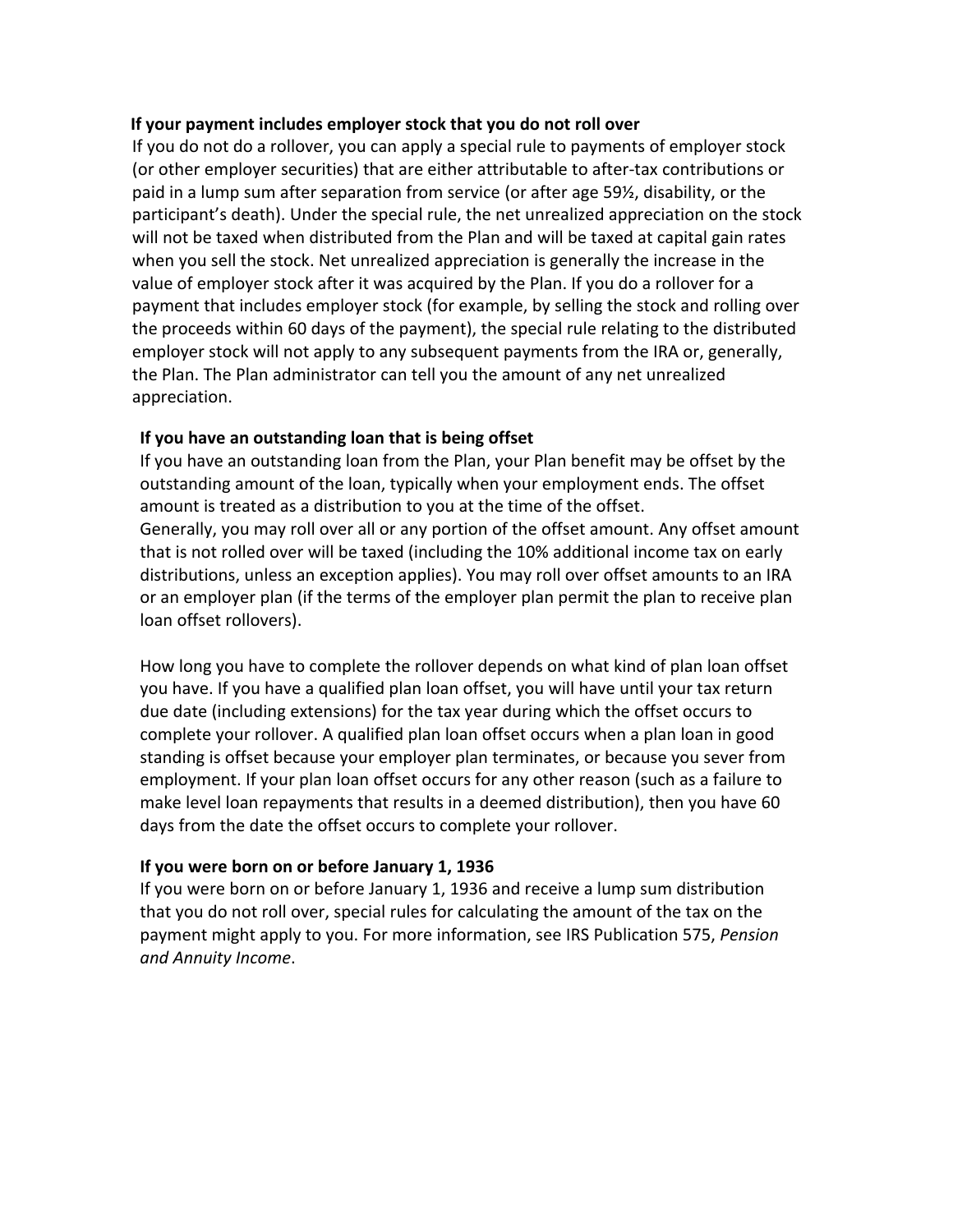### **If your payment is from a governmental section 457(b) plan**

If the Plan is a governmental section 457(b) plan, the same rules described elsewhere in this notice generally apply, allowing you to roll over the payment to an IRA or an employer plan that accepts rollovers. One difference is that, if you do not do a rollover, you will not have to pay the 10% additional income tax on early distributions from the Plan even if you are under age 59½ (unless the payment is from a separate account holding rollover contributions that were made to the Plan from a tax-qualified plan, a section 403(b) plan, or an IRA).

However, if you do a rollover to an IRA or to an employer plan that is not a governmental section 457(b) plan, a later distribution made before age 59½ will be subject to the 10% additional income tax on early distributions (unless an exception applies). Other differences include that you cannot do a rollover if the payment is due to an "unforeseeable emergency" and the special rules under "If your payment includes employer stock that you do not roll over" and "If you were born on or before January 1, 1936" do not apply.

# **If you are an eligible retired public safety officer and your payment is used to pay for health coverage or qualified long-term care insurance**

If the Plan is a governmental plan, you retired as a public safety officer, and your retirement was by reason of disability or was after normal retirement age, you can exclude from your taxable income Plan payments paid directly as premiums to an accident or health plan (or a qualified long-term care insurance contract) that your employer maintains for you, your spouse, or your dependents, up to a maximum of \$3,000 annually. For this purpose, a public safety officer is a law enforcement officer, firefighter, chaplain, or member of a rescue squad or ambulance crew.

### **If you roll over your payment to a Roth IRA**

If you roll over a payment from the Plan to a Roth IRA, a special rule applies under which the amount of the payment rolled over (reduced by any after-tax amounts) will be taxed. In general, the 10% additional income tax on early distributions will not apply. However, if you take the amount rolled over out of the Roth IRA within the 5-year period that begins on January 1 of the year of the rollover, the 10% additional income tax will apply (unless an exception applies).

If you roll over the payment to a Roth IRA, later payments from the Roth IRA that are qualified distributions will not be taxed (including earnings after the rollover). A qualified distribution from a Roth IRA is a payment made after you are age 59½ (or after your death or disability, or as a qualified first-time homebuyer distribution of up to \$10,000) and after you have had a Roth IRA for at least 5 years. In applying this 5-year rule, you count from January 1 of the year for which your first contribution was made to a Roth IRA. Payments from the Roth IRA that are not qualified distributions will be taxed to the extent of earningsafter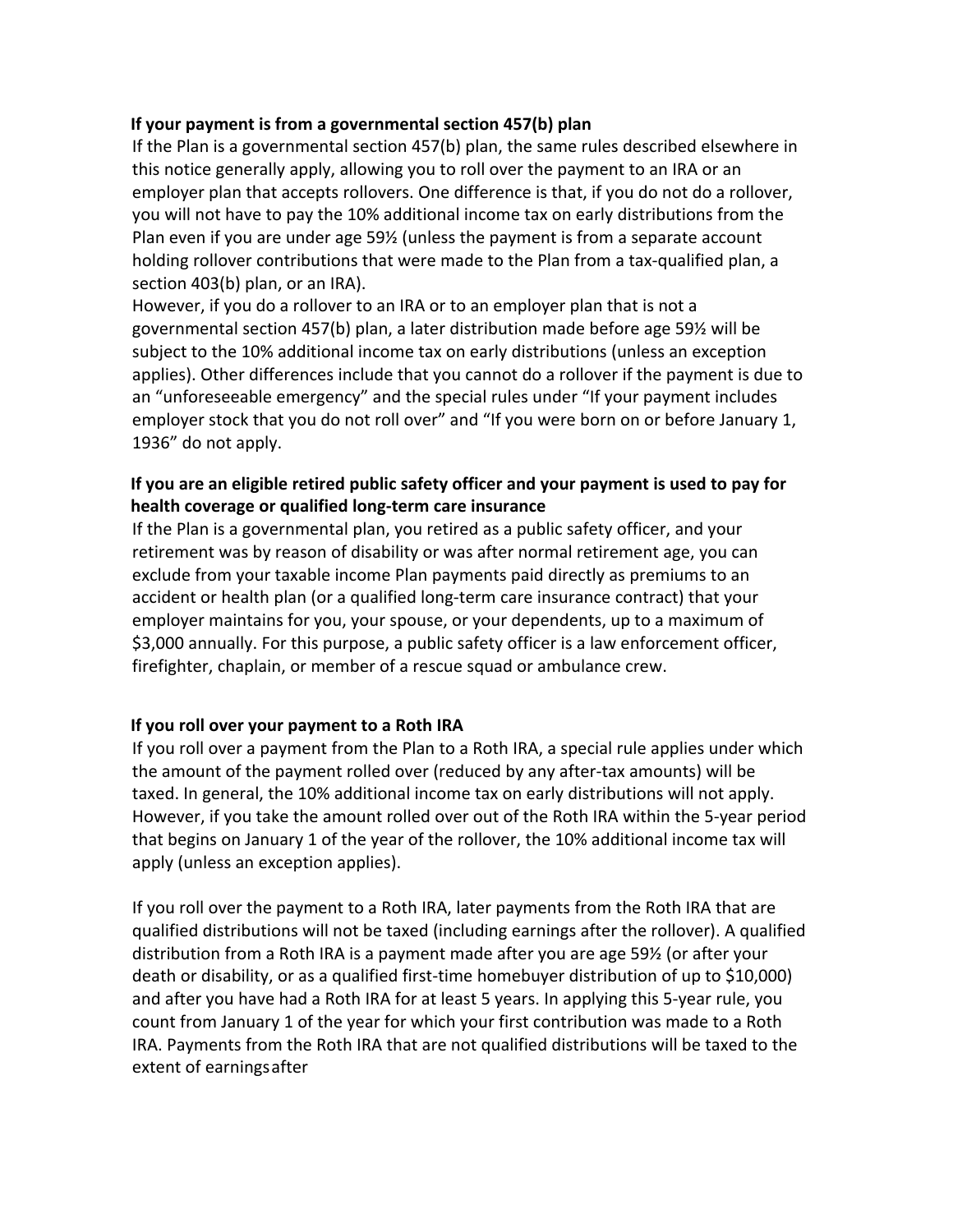the rollover, including the 10% additional income tax on early distributions (unless an exception applies). You do not have to take required minimum distributions from a Roth IRA during your lifetime. For more information, see IRS Publication 590-A, *Contributions to Individual Retirement Arrangements (IRAs)*, and IRS Publication 590-B, *Distributions from Individual Retirement Arrangements (IRAs).*

### **If you do a rollover to a designated Roth account in the Plan**

You cannot roll over a distribution to a designated Roth account in another employer's plan. However, you can roll the distribution over into a designated Roth account in the distributing Plan. If you roll over a payment from the Plan to a designated Roth account in the Plan, the amount of the payment rolled over (reduced by any after-tax amounts directly rolled over) will be taxed. In general, the 10% additional income tax on early distributions will not apply. However, if you take the amount rolled over out of the Roth IRA within the 5-year period that begins on January 1 of the year of the rollover, the 10% additional income tax will apply (unless an exception applies).

If you roll over the payment to a designated Roth account in the Plan, later payments from the designated Roth account that are qualified distributions will not be taxed (including earnings after the rollover). A qualified distribution from a designated Roth account is a payment made both after you are age 59½ (or after your death or disability) and after you have had a designated Roth account in the Plan for at least 5 years. In applying this 5-year rule, you count from January 1 of the year your first contribution was made to the designated Roth account.

However, if you made a direct rollover to a designated Roth account in the Plan from a designated Roth account in a plan of another employer, the 5-year period begins on January 1 of the year you made the first contribution to the designated Roth account in the Plan or, if earlier, to the designated Roth account in the plan of the other employer. Payments from the designated Roth account that are not qualified distributions will be taxed to the extent of earnings after the rollover, including the 10% additional income tax on early distributions (unless an exception applies).

#### **If you are not a Plan participant**

Payments after death of the participant. If you receive a distribution after the participant's death that you do not roll over, the distribution generally will be taxed in the same manner described elsewhere in this notice. However, the 10% additional income tax on early distributions and the special rules for public safety officers do not apply, and the special rule described under the section "If you were born on or before January 1, 1936" applies only if the deceased participant was born on or before January 1, 1936.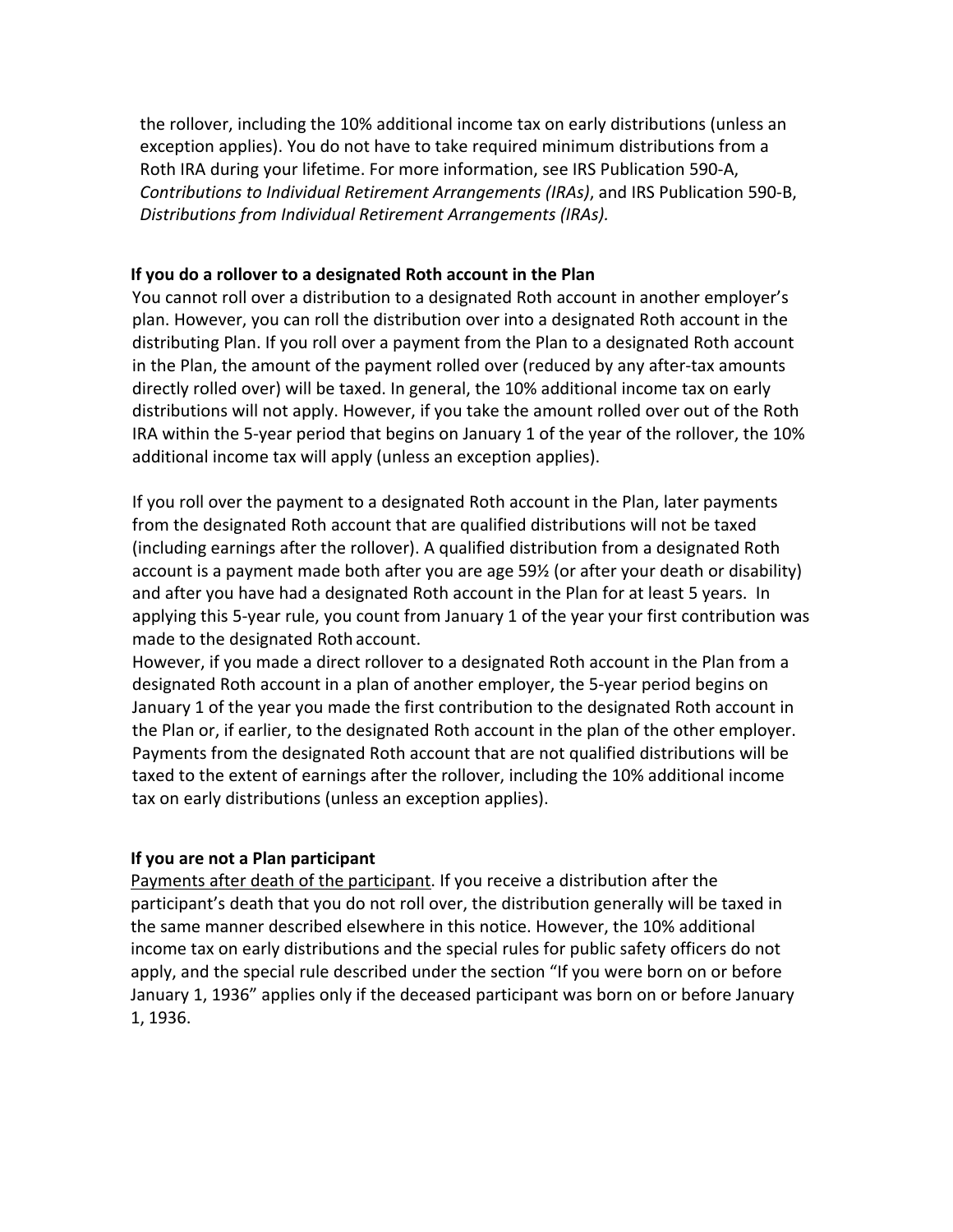**If you are a surviving spouse.** If you receive a payment from the Plan as the surviving spouse of a deceased participant, you have the same rollover options that the participant would have had, as described elsewhere in this notice. In addition, if you choose to do a rollover to an IRA, you may treat the IRA as your own or as an inherited IRA.

An IRA you treat as your own is treated like any other IRA of yours, so that payments made to you before you are age 59½ will be subject to the 10% additional income tax on early distributions (unless an exception applies) and required minimum distributions from your IRA do not have to start until after you are age 70½ (if you were born before July 1, 1949) or age 72 (if you were born after June 30, 1949).

If you treat the IRA as an inherited IRA, payments from the IRA will not be subject to the 10% additional income tax on early distributions. However, if the participant had started taking required minimum distributions, you will have to receive required minimum distributions from the inherited IRA. If the participant had not started taking required minimum distributions from the Plan, you will not have to start receiving required minimum distributions from the inherited IRA until the year the participant would have been age 70½ (if the participant was born before July 1, 1949) or age 72 (if the participant was born after June 30, 1949).

**If you are a surviving beneficiary other than a spouse**. If you receive a payment from the Plan because of the participant's death and you are a designated beneficiary other than a surviving spouse, the only rollover option you have is to do a direct rollover to an inherited IRA. Payments from the inherited IRA will not be subject to the 10% additional income tax on early distributions. You will have to receive required minimum distributions from the inherited IRA.

Payments under a QDRO. If you are the spouse or former spouse of the participant who receives a payment from the Plan under a QDRO, you generally have the same options and the same tax treatment that the participant would have (for example, you may roll over the payment to your own IRA or an eligible employer plan that will accept it). However, payments under the QDRO will not be subject to the 10% additional income tax on early distributions.

### **If you are a nonresident alien**

If you are a nonresident alien and you do not do a direct rollover to a U.S. IRAor U.S. employer plan, instead of withholding 20%, the Plan is generally required to withhold 30% of the payment for federal income taxes. If the amount withheld exceeds the amount of tax you owe (as may happen if you do a 60-day rollover), you may request an income tax refund by filing Form 1040NR and attaching your Form 1042-S. See Form W-8BEN for claiming that you are entitled to areduced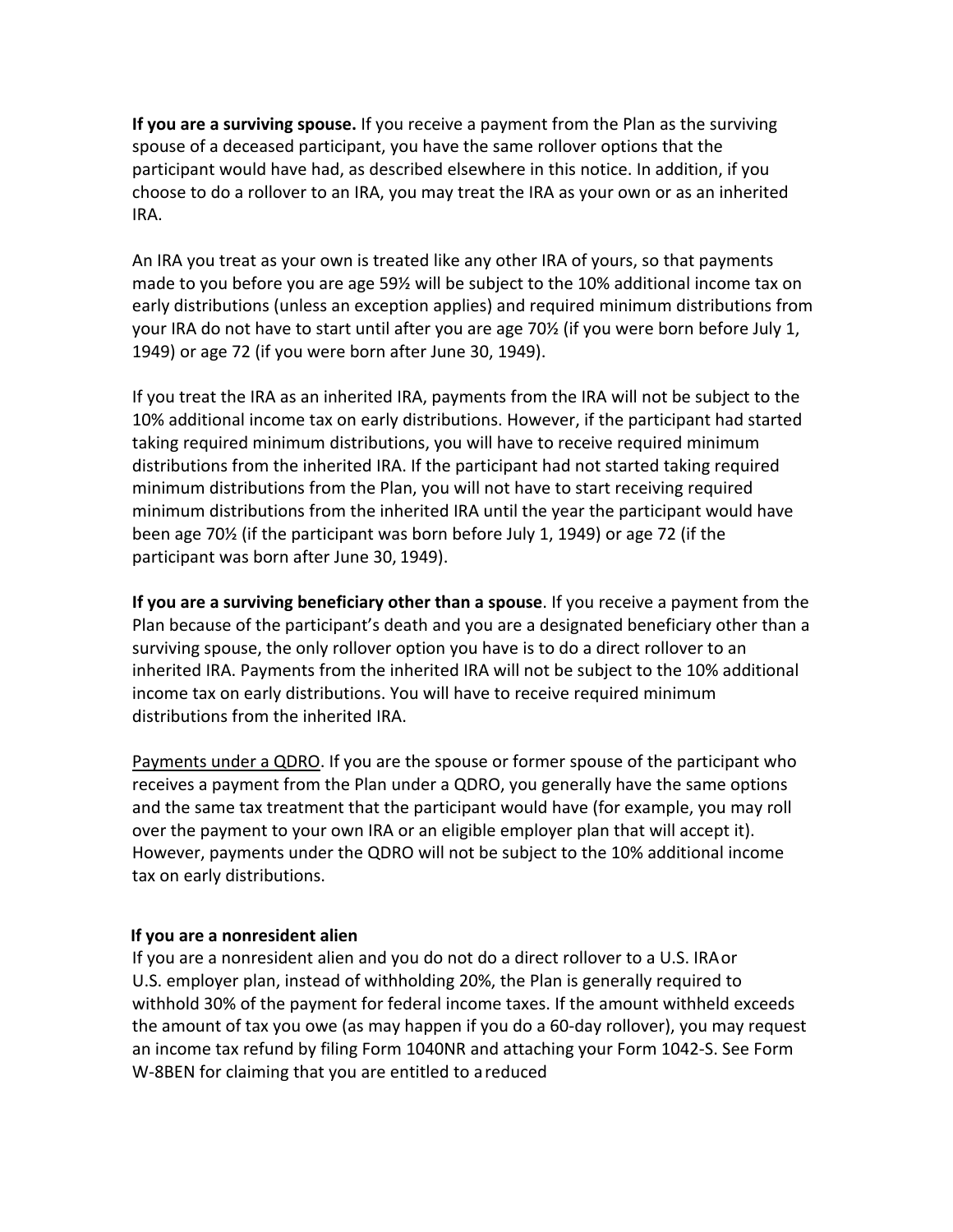rate of withholding under an income tax treaty. For more information, see also IRS Publication 519, *U.S. Tax Guide for Aliens*, and IRS Publication 515, *Withholding of Tax on Nonresident Aliens and Foreign Entities*.

### **Other special rules**

If a payment is one in a series of payments for less than 10 years, your choice whether to do a direct rollover will apply to all later payments in the series (unless you make a different choice for later payments).

If your payments for the year are less than \$200 (not including payments from a designated Roth account in the Plan), the Plan is not required to allow you to do a direct rollover and is not required to withhold federal income taxes. However, you may do a 60-day rollover.

Unless you elect otherwise, a mandatory cashout of more than \$1,000 (not including payments from a designated Roth account in the Plan) will be directly rolled over to an IRA chosen by the Plan administrator or the payor. A mandatory cashout is a payment from a plan to a participant made before age 62 (or normal retirement age, if later) and without consent, where the participant's benefit does not exceed \$5,000 (not including any amounts held under the plan as a result of a prior rollover made to the plan).

You may have special rollover rights if you recently served in the U.S. Armed Forces. For more information on special rollover rights related to the U.S. Armed Forces, see IRS Publication 3, *Armed Forces' Tax Guide*. You also may have special rollover rights if you were affected by a federally declared disaster (or similar event), or if you received a distribution on account of a disaster. For more information on special rollover rights related to disaster relief, see the IRS website at [www.irs.gov.](http://www.irs.gov/)

### **FOR MORE INFORMATION**

You may wish to consult with the Plan administrator or payor, or a professional tax advisor, before taking a payment from the Plan. Also, you can find more detailed information on the federal tax treatment of payments from employer plans in: IRS Publication 575, *Pension and Annuity Income*; IRS Publication 590-A, *Contributions to Individual Retirement Arrangements (IRAs)*; IRS

Publication 590-B, *Distributions from Individual Retirement Arrangements (IRAs)*; and IRS Publication 571, *Tax-Sheltered Annuity Plans (403(b) Plans)*. These publications are available from a local IRS office, on the web at [www.irs.gov,](http://www.irs.gov/) or by calling 1-800-TAX-FORM.